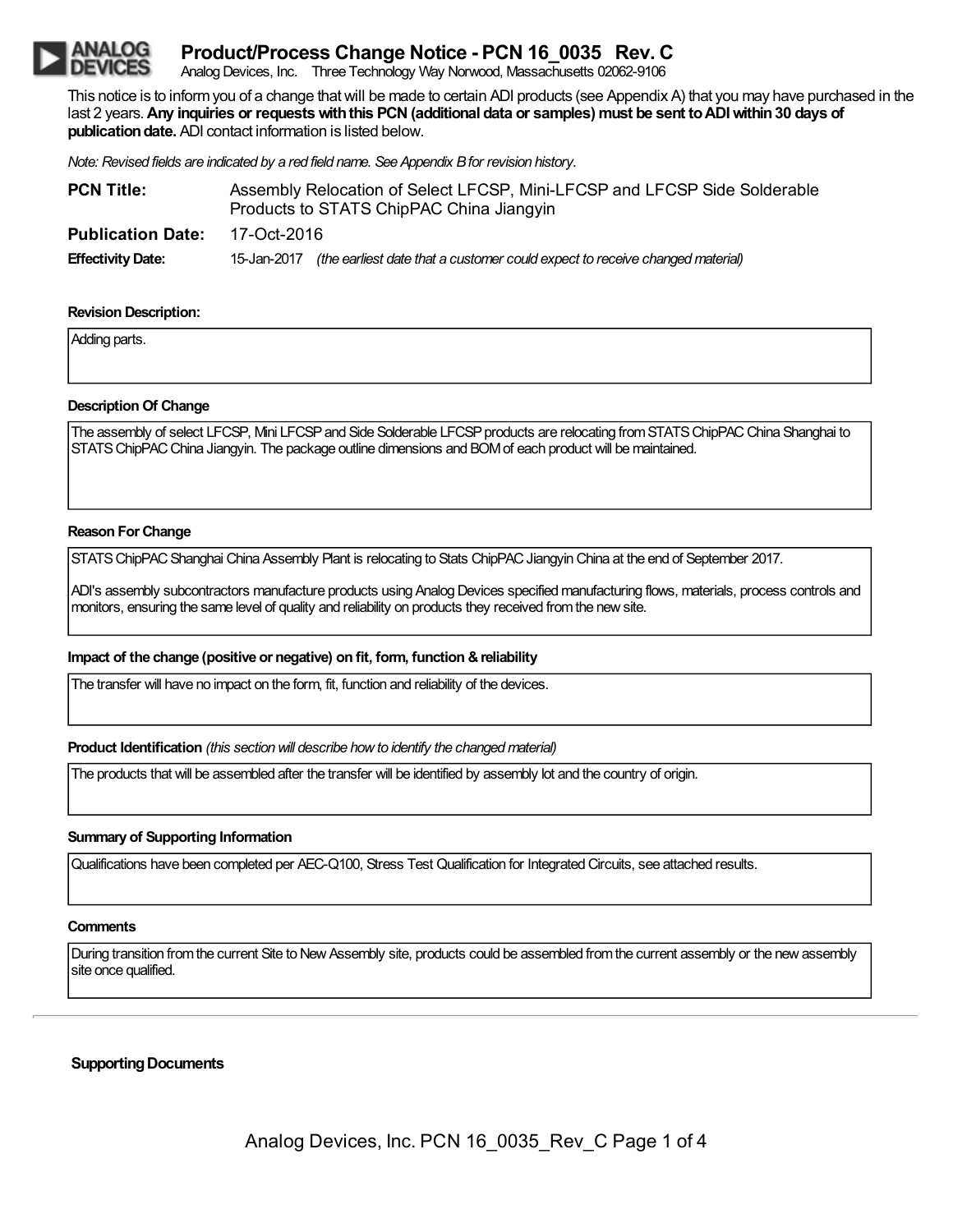## **Attachment 1: Type: Qualification Results Summary** ADI\_PCN\_16\_0035\_Rev\_C\_Qual Results Summary for LFCSP Commercial.pdf

### **Attachment 2: Type: Qualification Results Summary**

ADI\_PCN\_16\_0035\_Rev\_C\_Qual Results Summary for Mini-LFCSP Commercial.pdf

### **Attachment 3: Type: Qualification Results Summary** ADI\_PCN\_16\_0035\_Rev\_C\_Qual Results Summary for LFCSP\_SS Automotive.pdf

| For questions on this PCN, please send an email to the regional contacts below or contact your local ADI sales representatives. |                         |  |                                      |                                |                                            |
|---------------------------------------------------------------------------------------------------------------------------------|-------------------------|--|--------------------------------------|--------------------------------|--------------------------------------------|
| Americas:                                                                                                                       | PCN Americas@analog.com |  | <b>Europe:</b> PCN Europe@analog.com | Japan:<br><b>Rest of Asia:</b> | PCN Japan@analog.com<br>PCN ROA@analog.com |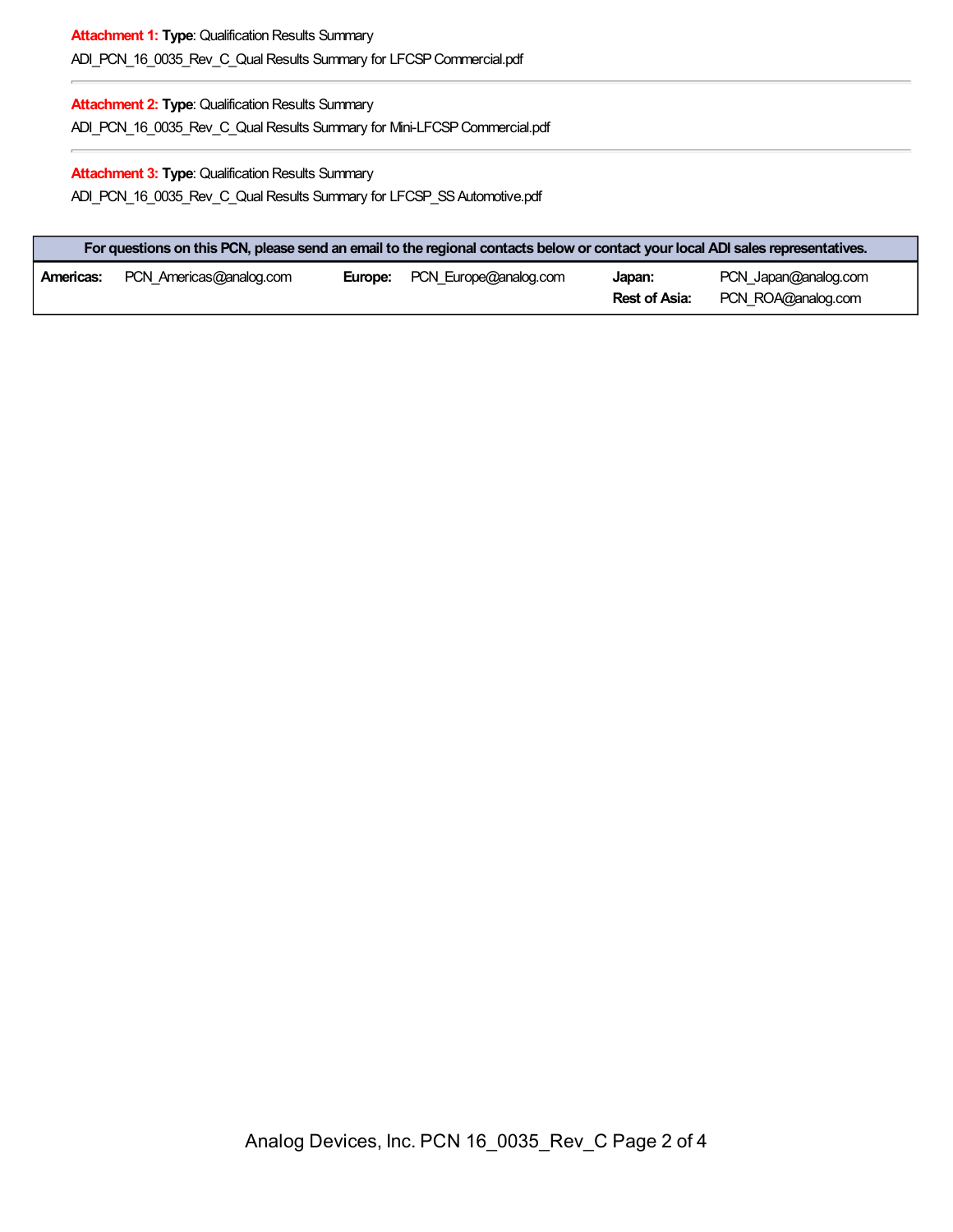| <b>Appendix A - Affected ADI Models</b>             |                               |                               |                              |                               |
|-----------------------------------------------------|-------------------------------|-------------------------------|------------------------------|-------------------------------|
| Existing Parts - Product Family / Model Number (76) |                               |                               |                              |                               |
| AD2403 / AD2403KCPZ                                 | AD2410 / AD2410KCPZ           | AD2410W / AD2410WCCSZ         | AD2410W / AD2410WCCSZ-RL     | AD2410W / ADW95144Z-21        |
| AD590 / AD590JCPZ-R5                                | AD590 / AD590JCPZ-RL7         | AD7091R / AD7091RBCPZ-RL      | AD7091R / AD7091RBCPZ-RL7    | AD7683 / AD7683ACPZRL7        |
| AD7683 / AD7683BCPZRL7                              | AD8218 / AD8218BCPZ-RL        | AD8310 / AD45241Z-R7          | AD8351 / AD8351ACPZ-R7       | AD9102 / AD9102BCPZ           |
| AD9102 / AD9102BCPZRL7                              | AD9106 / AD9106BCPZ           | AD9106 / AD9106BCPZRL7        | AD9117 / AD9117BCPZN         | AD9117 / AD9117BCPZNRL7       |
| AD9554-1 / AD9554-1BCPZ                             | AD9554-1 / AD9554-1BCPZ-REEL7 | ADAR7251 / ADAR7251WBCSZ      | ADAR7251 / ADAR7251WBCSZ-RL  | ADF41020 / ADF41020BCPZ       |
| ADF41020 / ADF41020BCPZ-RL7                         | ADF4150 / ADF4150BCPZ         | ADF4150 / ADF4150BCPZ-RL7     | ADF4150HV / ADF4150HVBCPZ    | ADF4150HV / ADF4150HVBCPZ-RL7 |
| ADF4151 / ADF4151BCPZ                               | ADF4151 / ADF4151BCPZ-RL7     | ADF5000 / ADF5000BCPZ         | ADF5000 / ADF5000BCPZ-RL7    | ADF5001 / ADF5001BCPZ         |
| ADF5001 / ADF5001BCPZ-RL7                           | ADF5002 / ADF5002BCPZ         | ADF5002 / ADF5002BCPZ-RL7     | ADF7021 / AD45208Z-RL        | ADF7021 / ADF7021BCPZ         |
| ADF7021 / ADF7021BCPZ-RL                            | ADF7021 / ADF7021BCPZ-RL7     | ADF7023-J / ADF7023-JBCPZ     | ADF7023-J / ADF7023-JBCPZ-RL | ADG1401 / ADG1401BCPZ-REEL7   |
| ADG1419/ADG1419BCPZ-REEL7                           | ADG721 / ADG721ACPZ-REEL7     | ADL5201 / ADL5201ACPZ-R7      | ADL5202 / ADL5202ACPZ-R7     | ADL5566 / ADL5566ACPZ-R7      |
| ADL5721 / ADL5721ACPZN-R7                           | ADL5723 / ADL5723ACPZN-R7     | ADL5724 / ADL5724ACPZN-R7     | ADL5725 / ADL5725ACPZN-R7    | ADL5726 / ADL5726ACPZN-R7     |
| ADL5903 / ADL5903ACPZN-R7                           | ADL5903 / ADL5903SCPZN-R7     | ADL5906 / ADL5906ACPZN-R7     | ADL5906 / ADL5906SCPZN-R7    | ADL6010 / ADL6010ACPZN-R7     |
| ADL6010/ADL6010SCPZN-R7                             | ADRF6518/ADRF6518ACPZ-R7      | ADRF6620 / ADRF6620ACPZ-R7    | ADRF6820 / AD45242Z-R7       | ADRF6820 / ADRF6820ACPZ-R7    |
| ADUC7020 / ADUC7020BCPZ62                           | ADUC7020 / ADUC7020BCPZ62-RL7 | ADUC7020 / ADUC7020SRTZ       | ADUC7023 / AD70/001Z-0RL     | ADUC7023 / AD70/003Z-0R7      |
| ADUC7023 / ADUC7023BCP6Z62I                         | ADUC7023 / ADUC7023BCP6Z62IR7 | ADUC7023 / ADUC7023BCP6Z62IRL | ADUC7023 / ADUC7023BCPZ62I   | ADUC7023 / ADUC7023BCPZ62I-R7 |
| ADUC7023 / ADUC7023BCPZ62I-RL                       |                               |                               |                              |                               |

| Added Parts On This Revision - Product Family / Model Number (4) |                          |                       |                          |  |
|------------------------------------------------------------------|--------------------------|-----------------------|--------------------------|--|
| AD2401W / AD2401WCCSZ                                            | AD2401W / AD2401WCCSZ-RL | AD2402W / AD2402WCCSZ | AD2402W / AD2402WCCSZ-RL |  |